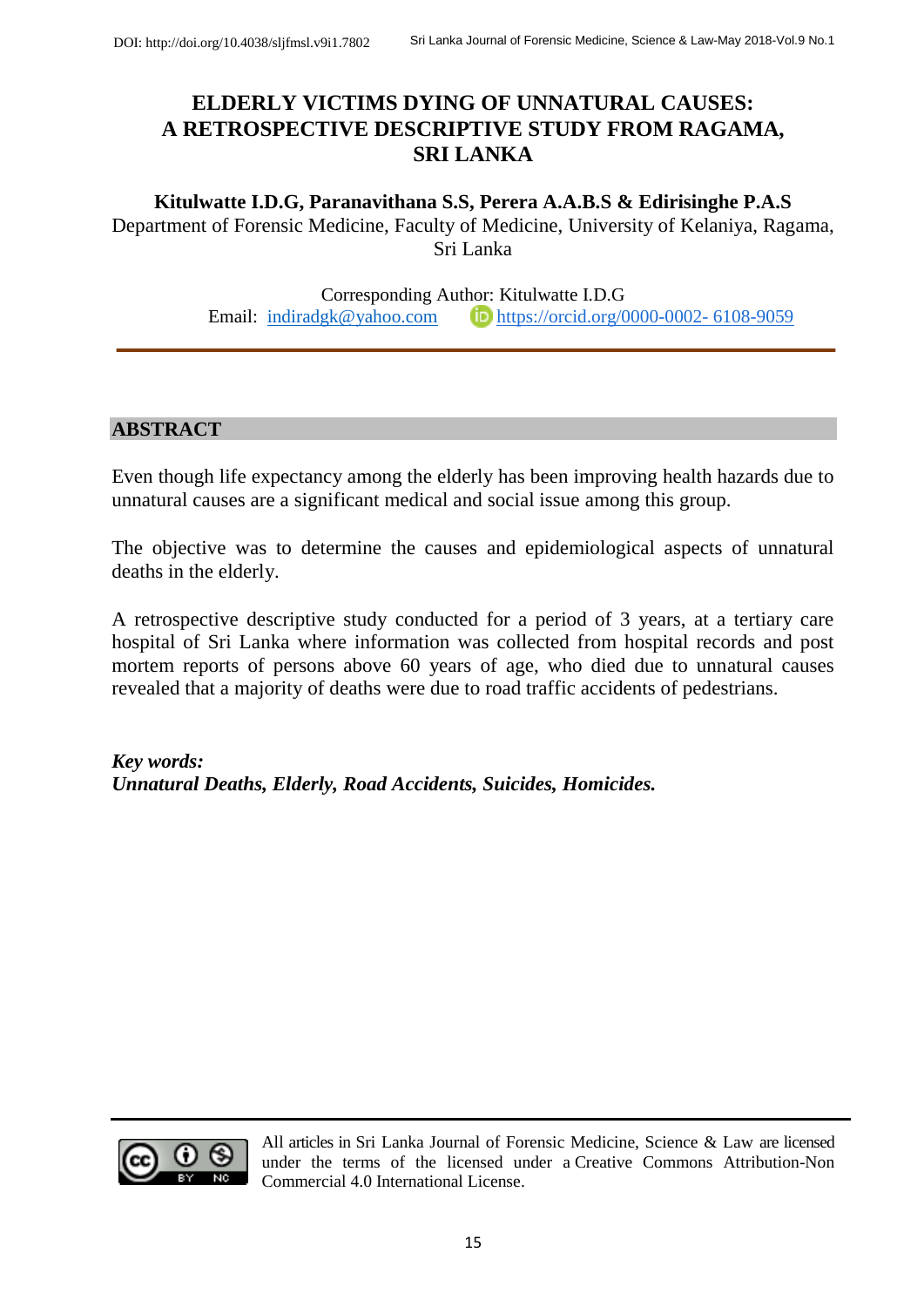## **INTRODUCTION**

Although ageing is a dynamic biological process beyond human control, defining old age has been widely debated because it is related to the functional ability of the workforce, which can vary with a country's political and economic situation. Many countries define old age as the retirement age i.e. 60 or 65 years. World Health Organization in its working definition defines old age as above 60 years. According to the Department of Census and Statistics of Sri Lanka, there are 2.5.million people, or 12.5% of the total population above the age of 60 in Sri Lanka. It is estimated that Sri Lanka will have an elderly population of about 3.6 million by 2021, which is  $16.7\%$  of the total population.<sup>1</sup> Elderly or old age includes ages reaching or exceeding the average life span of human beings. It is expected that the country is going to face many challenges due to this rapidly increasing ageing population. While frequently observed natural illnesses associated with old age such as Alzheimer's disease, cardiovascular diseases, cancer, arthritic conditions and osteoporosis and physical disabilities are expected to rise and pose a significant burden on the health budget, there are many unnatural conditions causing ill-health among these individuals. These unnatural conditions causing ill health in the elderly do consume a disproportionate quantum of medical resources due to physiological changes associated with ageing. Even low energy trauma can be lethal among the elderly due to preexisting medical conditions, age associated diminished respiratory and cardiovascular reserve/functions and insufficient ability for systemic compensation.<sup>2,3,4</sup>

Every year, over a million and a half people worldwide die from preventable unnatural causes or acts of violence, that include 800 000 suicides, 50 000 homicides and 300 000 war deaths. 5 On the other hand, when deaths occur due to unnatural reasons i.e.

External causes such as injury/trauma or poisoning etc., and where the manner/ circumstance could be homicidal, suicidal or accidental, there is an immeasurable impact on the society, and the lives of the survivors are often changed irrevocably by these tragedies. 6,7,8,9 This is especially true for the young. However, when the victim is old and friable the public interest in such deaths may not be the same as that for the young. On the other hand, due to the serious, chronic illnesses suffered by these victims, attending physicians are often happy to sign death certificates without personally investigating the circumstances. Thus, unnatural deaths of the elderly are significantly underreported.<sup>10</sup> On the other hand, the forensic pathologist may face a challenge in assisting to investigate the circumstances of death in elderly due to many natural conditions contributing to the death of these victims.

## **OBJECTIVES**

To determine the epidemiological aspects, causes, mechanisms of injury and the contribution of natural co-morbidities in unnatural deaths in the elderly.

## **METHODOLOGY**

Data were collected retrospectively for a period of 3 years, from hospital records and post mortem reports of a tertiary care hospital of Sri Lanka regarding persons above 60 years of age, who died due to unnatural causes. The historical details, scene findings, autopsy findings, investigations, opinion and conclusions given were obtained. Cases where data was incomplete or doubtful were excluded from the study.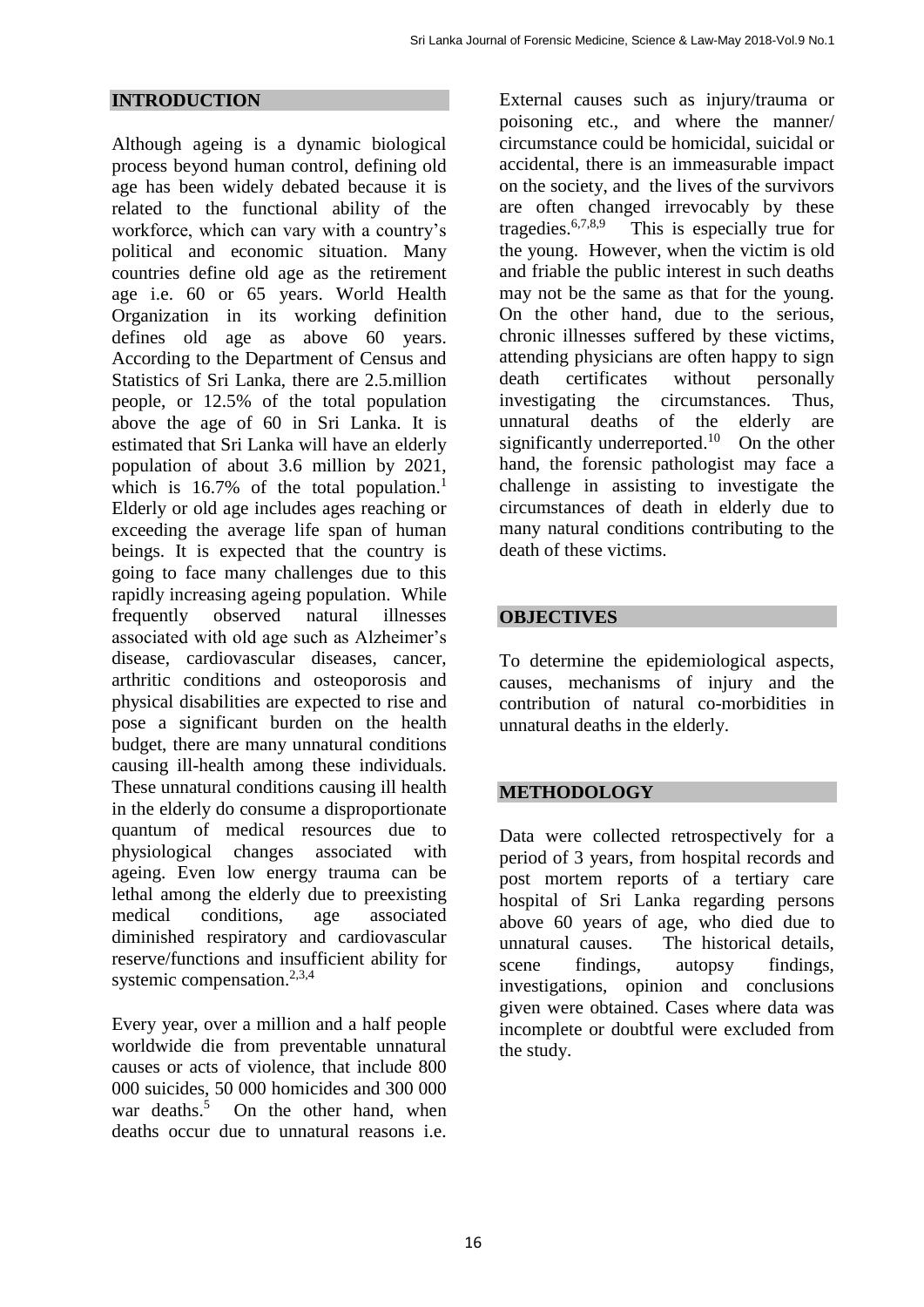#### **RESULTS**

## *Table 1: Age distribution*

**Fifty five (59.8%) were male and 37 (40.2%) female. Majority 24 (26%) were of the age group of 65 - 69 followed by 70 - 74 (23%). The frequency of deaths due to unnatural causes were less among persons over 75 years of age. (Table 1).** 

| <b>Age group</b> | <b>Number</b> | <b>Percentage</b> |
|------------------|---------------|-------------------|
| (Yrs.)           |               |                   |
| $60 - 64$        | 20            | 22                |
| $65 - 69$        | 24            | 26                |
| $70 - 74$        | 21            | 23                |
| $75 - 79$        | 14            | 15                |
| $>80$            | 13            | 14                |
| Total            | 92            | 100               |

#### *Table 2: Circumstances of death*

| <b>Circumstances</b> | <b>Number</b> | $\%$ |  |
|----------------------|---------------|------|--|
| Accident             | 63            | 69   |  |
| Suicide              | 21            | 23   |  |
| Homicide             |               |      |  |
| No data              |               |      |  |
| Total                | 92            | 100  |  |

#### *Table 3: Management details*

**While a majority 43 (47%) of victims had received initial treatment at the Emergency Treatment Unit (ETU) or the surgical ward, 41 (45%) were brought dead to the hospital (Table:3).** 

**Injuries were located in multiple body parts in 31 (34%) or on the head and neck in a majority 26(28%).** 

**(Table:4).** 

**Majority of deaths were accidental 63 (68%) followed by suicidal 21 (23%) (Table:2)**

| <b>Received treatment</b> | <b>Number</b> | $\frac{0}{0}$ |
|---------------------------|---------------|---------------|
| Emergency care only       |               |               |
| ETU/Ward                  | 43            | 47            |
| Specialized               | 3             | $\mathcal{R}$ |
| care/surgery/ICU          |               |               |
| Brought dead to hospital  | 41            | 45            |
| No data                   |               |               |
| Total                     |               |               |

#### *Table 4: Location of injuries*

| <b>Location of injuries</b> | <b>Number</b> | $\frac{0}{0}$ |
|-----------------------------|---------------|---------------|
| Head, face and neck         | 26            | 28            |
| <b>Chest and abdomen</b>    | 5             | 5             |
| Multiple body parts         | 31            | 34            |
| No external injuries        | 9             | 10            |
| Chest only                  |               |               |
| Abdomen only                |               |               |
| Lower limb                  | 3             | 3             |
| Head and chest              | 6             | 7             |
| Head, chest and abdomen     | 10            | 11            |
| Total                       | 92            | 100           |

#### *Table 5: Cause of death*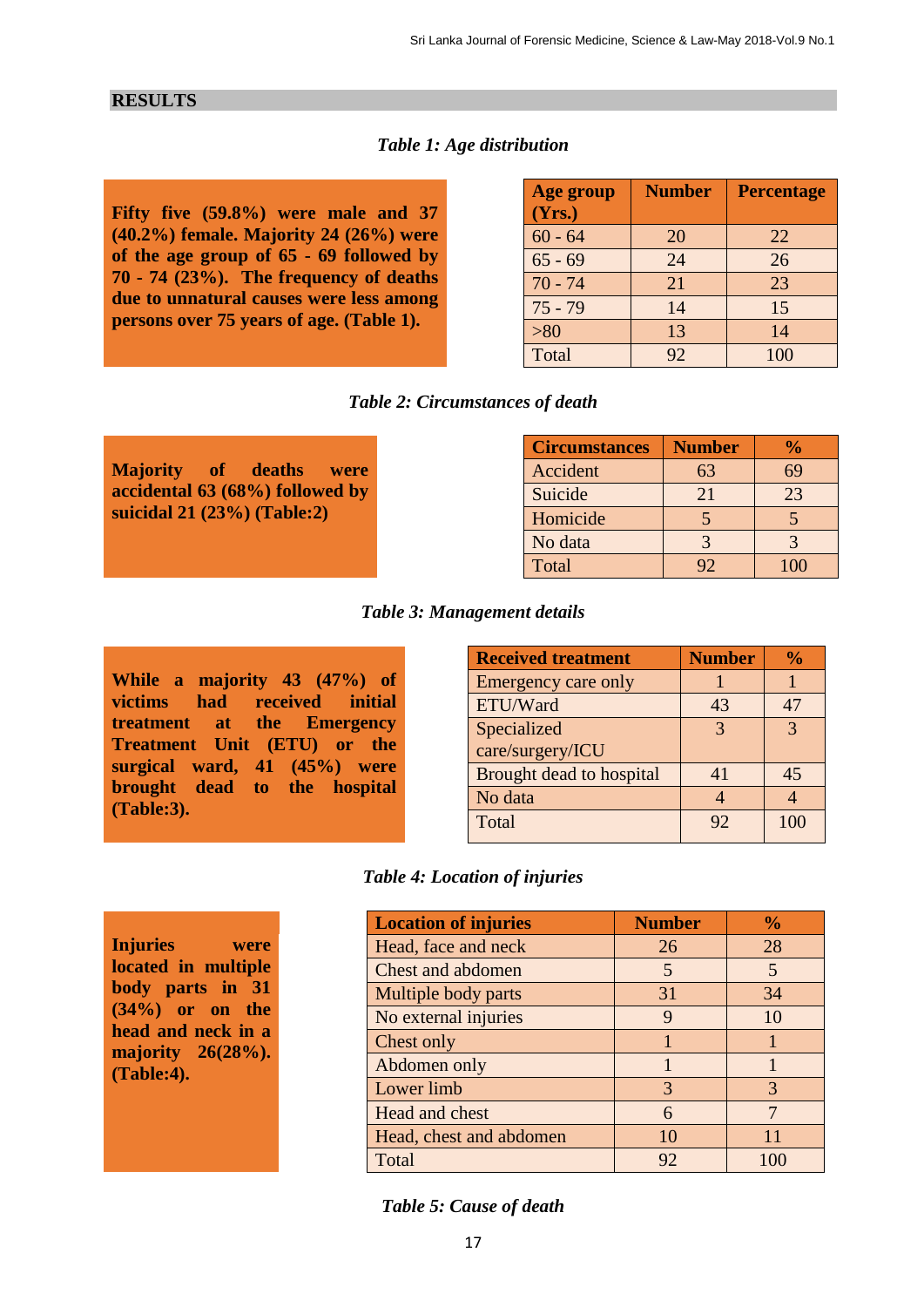**Cause of death in a majority of cases 34 (37%) was cranio-cerebral injuries (Table :5).** 

| <b>Cause of death</b>        | <b>Number</b>  | $\frac{0}{0}$  |
|------------------------------|----------------|----------------|
| Craniocerebral injury        | 34             | 37             |
| Other                        | $\overline{2}$ | $\overline{2}$ |
| Unascertained                |                | 1              |
| <b>Snake bites</b>           | 3              | 3              |
| No data                      |                |                |
| Chest injury                 | $\overline{4}$ | 4              |
| Abdominal injury             | 1              | 1              |
| Multiple injuries            | 17             | 19             |
| <b>Neck compression</b>      | 6              | 7              |
| Drowning                     | 8              | 9              |
| <b>Shock and haemorrhage</b> | $\overline{4}$ | $\overline{4}$ |
| <b>Burn</b>                  | 3              | 3              |
| Poisoning                    | 8              | 9              |
| Total                        | 92             | 100            |

# *Table 6: Past medical history*

**There was a history of natural disease in a majority 51 (55%) with many suffering from ischaemic heart disease 34 (37%) (Table :6).**

**However, natural pathology contributed to death in only 8 (9%).** 

**Most accidental deaths were due to road accidents 50 (79.3%) followed by falls from a** 

**height 3 (4.8%).** 

**(Table: 7)**

| <b>Presence of a natural</b>   | <b>Number</b> | $\frac{0}{0}$ |  |
|--------------------------------|---------------|---------------|--|
| disease                        |               |               |  |
| Hypertension                   | 5             | 5             |  |
| Diabetes mellitus and          | 3             | 3             |  |
| hypertension                   |               |               |  |
| <b>Ischaemic Heart Disease</b> | 21            | 23            |  |
| HT/DM/IHD                      | 5             | 54            |  |
| IHD and HT                     | 8             | 9             |  |
| Other                          | 9             | 10            |  |
| None                           | 41            | 45            |  |
| Total                          | 92            | 100           |  |

# *Table 7: Type of accidental death*

| <b>Type of accidental</b><br>death | <b>Number</b>         | $\frac{6}{10}$              |
|------------------------------------|-----------------------|-----------------------------|
| Road Accident (RTA)                | 50                    | 79                          |
| Fall from height                   | 3                     |                             |
| <b>Burns</b>                       | $\mathcal{D}_{\cdot}$ |                             |
| Drowning                           | 2                     |                             |
| Railway accident                   |                       | $\mathcal{D}_{\mathcal{A}}$ |
| Other (snake bites, etc.)          |                       |                             |
| Total                              | 63                    |                             |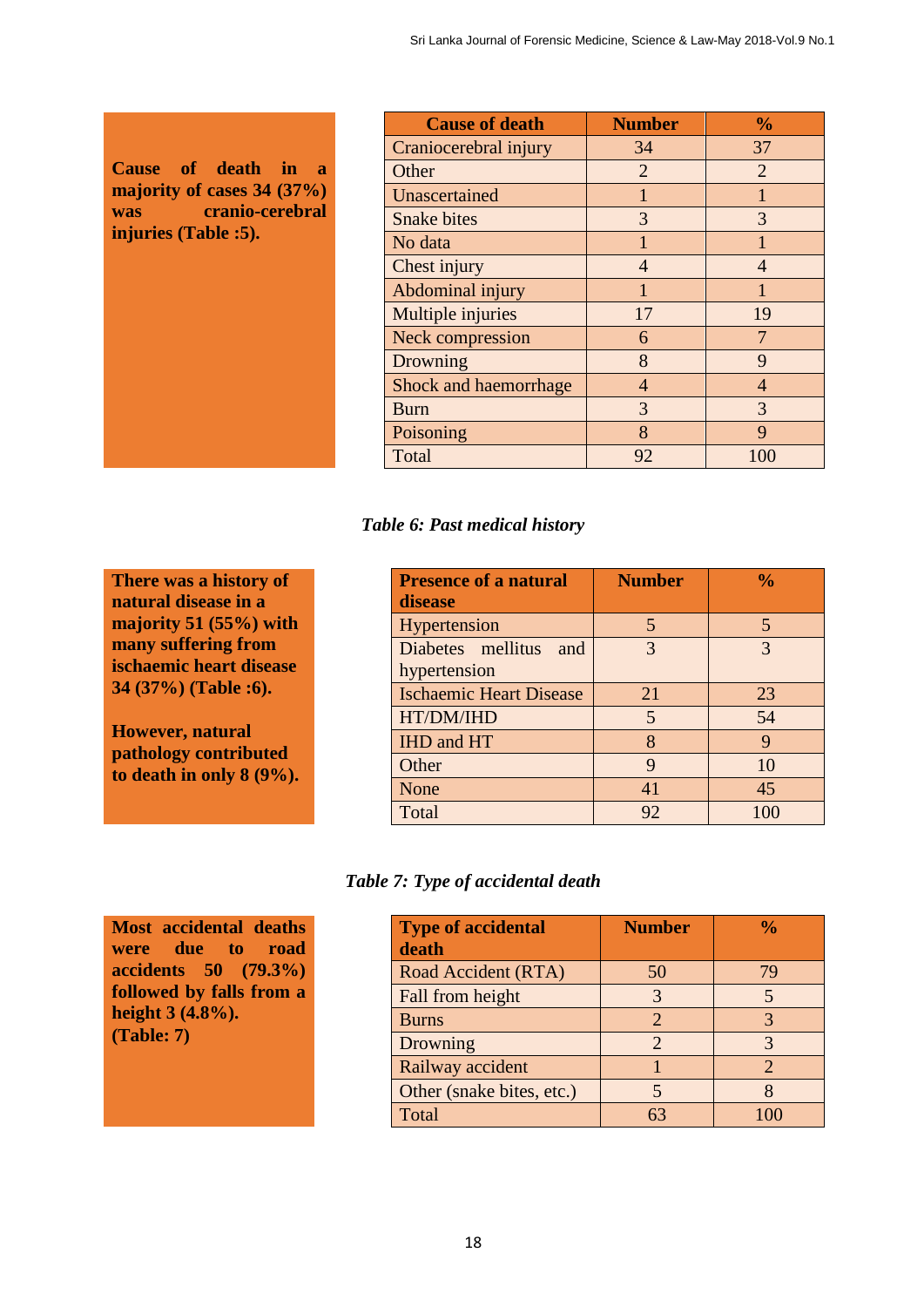|  |  |  | Table 8: Type of suicidal death |  |
|--|--|--|---------------------------------|--|
|--|--|--|---------------------------------|--|

| A majority of suicides        |
|-------------------------------|
| were due to poisoning 8       |
| $(38.1\%)$ followed by        |
| hanging $6(28.6\%)$ ,         |
| drowning 4 (19%), rail        |
| track trauma $2(9.5\%)$ and   |
| burns $1(4.8\%)$ . (Table: 8) |
|                               |

**a**c **(Table: 10)**

| <b>Type of suicidal death</b> | <b>Number</b> | $\frac{0}{0}$ |
|-------------------------------|---------------|---------------|
| Poisoning                     |               | 38            |
| Hanging                       |               | 29            |
| Drowning                      |               |               |
| <b>Burns</b>                  |               |               |
| Railway accident              |               |               |
| Total                         | 21            | 100           |

## *Table 9: Victim profile in road accidents*

| Most of the victims of road | <b>Victims in RTA</b> | <b>Number</b> | $\frac{1}{2}$ |
|-----------------------------|-----------------------|---------------|---------------|
| accidents 37 (74%) were     | <b>Pedestrian</b>     |               |               |
| pedestrians. (Table: 9)     | <b>Driver</b>         |               |               |
|                             | <b>Passenger</b>      |               |               |
|                             | <b>Total</b>          |               | 100           |

*Table 10: Age distribution of different types of accidental deaths*

| <b>Road</b><br><b>accidents</b><br>commonly<br>were                                    | <b>Age Type</b>            | $60 - 64$                   | $65 - 69$ | $ 70 - 74$     | $75 - 79$ | $> 80$         | <b>Total</b>   |
|----------------------------------------------------------------------------------------|----------------------------|-----------------------------|-----------|----------------|-----------|----------------|----------------|
| <b>observed</b><br>among                                                               | <b>RTA</b>                 | 9                           | 12        | 15             | 8         | 6              | 50             |
| the age group of<br>65-74 $(54\%)$ while<br>there<br>was<br>$\mathbf{n}$               | fall from<br>height        | $\mathcal{D}_{\mathcal{A}}$ | $\Omega$  | $\overline{0}$ |           | $\theta$       | 3              |
| significant<br>age                                                                     | <b>Burns</b>               | $\Omega$                    | $\Omega$  |                | $\Omega$  |                | 2              |
| preponderance<br>in<br><b>of</b><br>other<br><b>types</b><br>accidents.<br>(Table: 10) | <b>Drowning</b>            |                             |           |                |           |                | $\overline{2}$ |
|                                                                                        | <b>Railway</b><br>accident | $\theta$                    |           | $\Omega$       | $\theta$  | $\theta$       |                |
|                                                                                        | <b>Other</b>               |                             |           | $\Omega$       |           | $\overline{2}$ | $\overline{5}$ |
|                                                                                        | total                      | 13                          | 15        | 16             | 10        | 9              | 63             |

*Table 11: Age distribution of suicidal deaths*

| <b>Suicidal deaths were</b><br>commonly observed in | Age group (yrs.) | <b>Number of</b><br>suicides | $\frac{0}{0}$ |
|-----------------------------------------------------|------------------|------------------------------|---------------|
| the 60-64 age group                                 | $60 - 64$        |                              | 29            |
| (Table: 11). The reason                             | $65 - 69$        |                              | 19            |
| for suicide was not                                 | $70 - 74$        |                              | 19            |
| known by the relatives<br>in a majority.            | $75 - 79$        |                              | 19            |
|                                                     | $> 80$           |                              | 14            |
|                                                     | Total            | 21                           | 100           |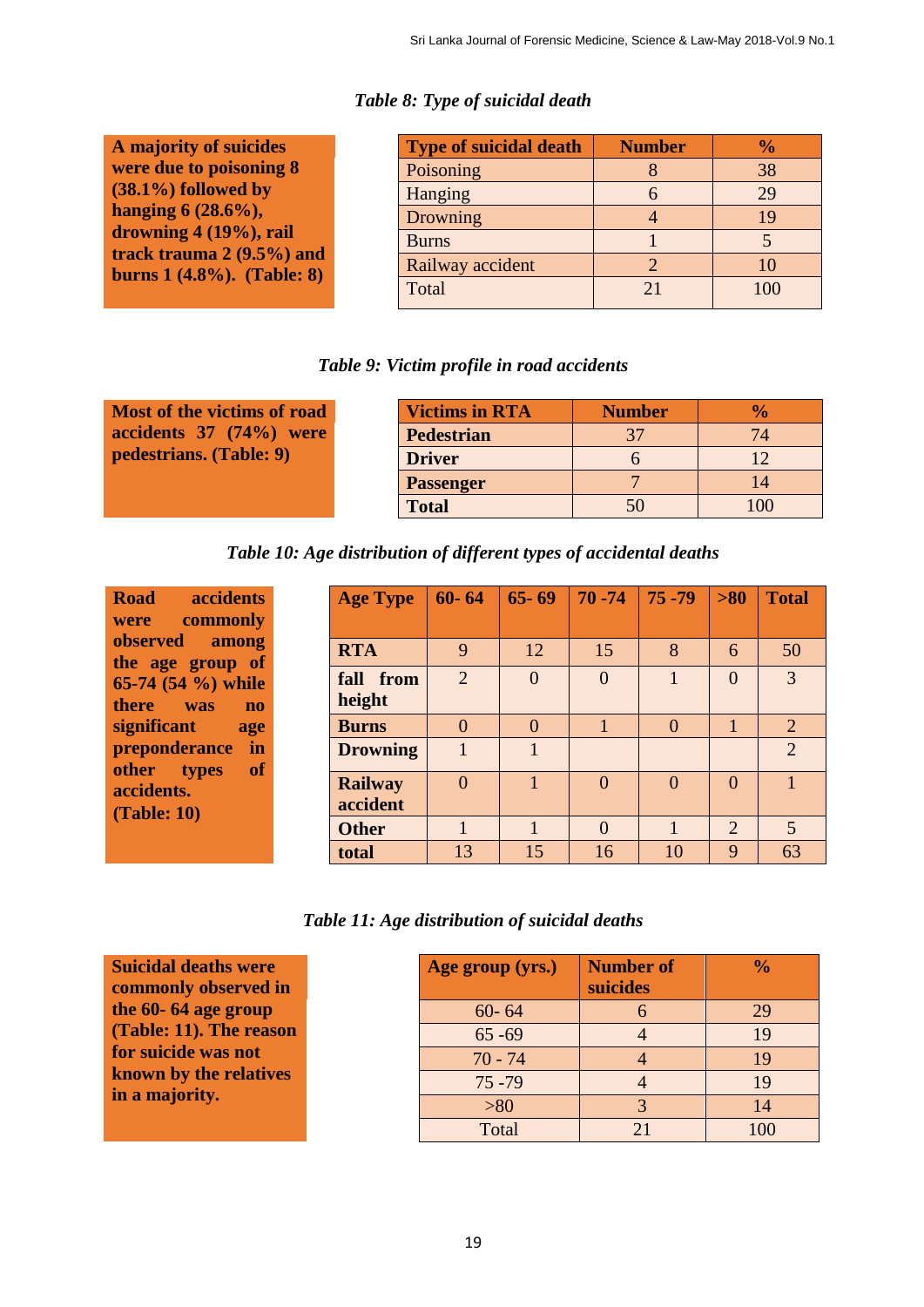## **DISCUSSION**

Elderly victims subjected to trauma or violence have an increased risk of death in relation to their younger counterparts and are more likely to die of medical complications. Study revealed that the sex ratio of unnatural deaths of elderly follows the national statistics where most of the unnatural deaths are recorded among the males compared to the females. $11$  This is shown in studies done in other countries as well. 12 This could be explained by the lifestyle and behavioral risks of men compared to women.

Study revealed that a majority of the victims were less than 75 years old or in an independently mobile age group. Accidental deaths predominate followed by suicides. The same pattern was observed in studies done in other countries. 13,14

A majority had died on the spot or had lived until they got basic initial management which indicates the seriousness of their injuries. This can be further explained by the presence of multiple injuries or cranio cerebral injuries in a majority. This contrasts with studies worldwide, where it was highlighted that injuries to the extremities are the commonest type of injury in elderly. 15

Demetriades D et al has revealed that the survival of elderly patients after trauma could be improved with early intensive monitoring, evaluation and resuscitation. 16 Thus, the victims with injuries to the extremities may have survived with resuscitation and may not have been included in the study.

A majority had a past medical history of a significant illness, especially ischaemic heart disease. Elderly patients and in particular those with pre-existing medical conditions are known to be at an increased risk of mortality following injuries of minor to moderate severity.<sup>17</sup> However, the contribution of such natural conditions to the cause of death was identified in only 9%.

This further confirms the seriousness of the injuries where injuries themselves were lethal enough to cause death.

Of all accidental deaths, 79% were road accidents where the victims were mainly pedestrians. Similar patterns were observed among the elderly in a study done in neighboring India. <sup>18</sup> National Statistics of Sri Lanka show that there is an increasing trend of road accidents in Sri Lanka. However the majority of victims are drivers or riders, followed by pedestrians, irrespective of age.<sup>12</sup> This pattern among elderly can be explained by the fact that many do not engage in driving and the fact that due to associated medical conditions or disabilities they are more prone to accidents as pedestrians. Falls are the second most common form of accidental death followed by burns and drowning but the number is significantly low. Accidental falls are identified as an important cause of morbidity and mortality in elderly. 19,20 Similarly, the fact that aged patients are vulnerable to burn injury, and have far worse treatment outcomes compared to young adults is generally agreed. 21

The study showed that there is a significant risk of suicide among the elderly where most (29%) are of the age group of 60 - 64 or just after retirement. A majority had consumed a poison. However, suicide in old age is a much neglected area worldwide due to lack of knowledge among the physicians. 22

Sri Lanka shows the  $4<sup>th</sup>$  highest suicide rate in the world<sup>23</sup> and during  $2010$  to 2012 there was an increasing trend of suicides with age. According to the World Health Organization, in most countries, suicide rates tend to rise as a function of age for both men and women.<sup>24</sup>

Though there is a significant decrease of pesticide poisoning after 1995 in Sri Lanka, even in 2011, it remains the commonest method of suicide, followed by hanging,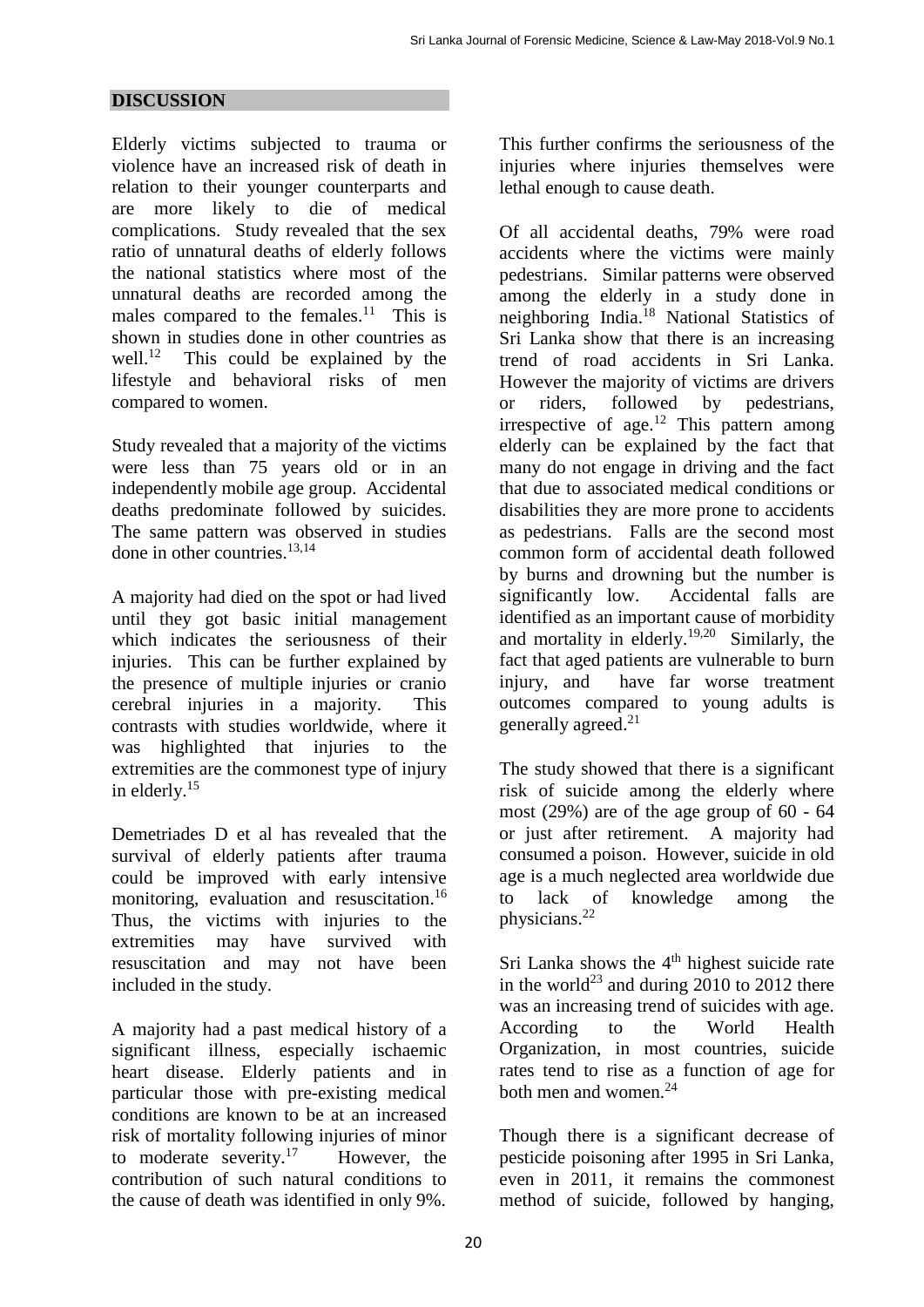which was highlighted in our study as well.<sup>25</sup> Elderly people select the easily accessible modes as methods of suicide, and in most developed countries, with the presence of skyscrapers, falls from a height are much commoner.<sup>26</sup> Our study revealed that there is a significant number of suicidal deaths due to drowning as well. Sri Lanka, being an island with ample resources of water with easy access may make this possible for the elderly.

It is important to study the unnatural circumstances of death among senior citizens of a country to identify the reasons for the untimely, unnatural mortality in order to plan appropriate intervention strategies. Further, this will create awareness among the public of such possibilities, which in turn will give serious concern to the death of the elderly. The study revealed that the majority of these unnatural deaths are due to road accidents, where elderly victims were pedestrians, highlighting the need for supervised transportation. On the other hand, the presence of a significant number of suicides among elderly emphasizes the need for counseling services targeting this group.

## **REFERENCES**

- 1. Population and Housing. Department of Census and Statistics- Sri Lanka. 2018 [cited 19 May 2018]. Available from: http://www.statistics.gov.lk/page.asp?page= Population%20and%
- 2. Bakke HK, Dehli T, Wisborg T. Fatal injury caused by low‐energy trauma–a 10‐year rural cohort. Acta Anaesthesiologica Scandinavica. 2014 Jul;58(6):726-32. https://doi.org/10.1111/aas.12330
- 3. Chang W, Tsai S, Su Y, Huang C, Chang K, Tsai C. Trauma Mortality Factors in the Elderly Population. International journal of gerontology. 2008 Mar 01;2(1):11-7. [https://doi.org/10.1016/S1873-9598\(08\)](https://doi.org/10.1016/S1873-9598(08)%2070003-6)  [70003-6](https://doi.org/10.1016/S1873-9598(08)%2070003-6)
- 4. Broos P, D'Hoore A, Vanderschot P, Rommens P, Stappaerts K. Multiple trauma in elderly patients. Factors influencing outcome: importance of aggressive care. Injury. 1993 Jul 01;24(6):365-8. [https://doi.org/10.1016/0020-1383\(93\)](https://doi.org/10.1016/0020-1383(93)%2090096-O)  [90096-O](https://doi.org/10.1016/0020-1383(93)%2090096-O)
- 5. Milestones in changing the face of violence prevention [Internet]. Geneva: World Health Organization; 2005. Available from: http://apps.who.int/iris/bitstream/handle/106 65/43313/9241593555 eng.pdf:jsessionid=5 B72F5B40664477F1CC32C5B5B7250E8?s equence=1
- 6. Natural & unnatural deaths. Coronial Services of New Zealand [Internet]. 2016 [cited 19 May 2018]. Available from: https://coronialservices.justice.govt.nz/whatto-expect-during-an-inquiry/natural-andunnatural-deaths/
- 7. Krug E, Dahlberg L, Mercy J, Zwi A, Lozano R. World report on violence and health. [Internet]. Geneva: World Health Organization; 2002 [cited 19 May 2018]. Available from: <http://apps.who.int/> iris/bitstream/10665/42495/1/9241545615\_e ng.pdf
- 8. Injuries and violence: the facts [Internet]. Geneva: World health organization; 2010 [cited 19 May 2018]. Available from: [http://apps.who.int/iris/bitstream/10665/4](http://apps.who.int/iris/bitstream/10665/)42 88/1/9789241599375\_eng.pdf
- 9. Segen J. Concise dictionary of modern medicine. New York: The McGraw-Hill Companies; 2002.
- 10. Corey T, Weakley-Jones B, Nichols G, Theuer H. Unnatural Deaths in Nursing Home Patients. Journal of forensic sciences. 1992 Jan 01:37(1): 222-7. ttps://doi.org/10.1520/JFS13229J
- 11. Satharasinghe A. Statistical Abstract 2016 [Internet]. Department of Census and Statistics. 2018 [cited 19 May 2018]. Available from: http://www.statistics.gov.lk/Abstract2016/in dex.asp